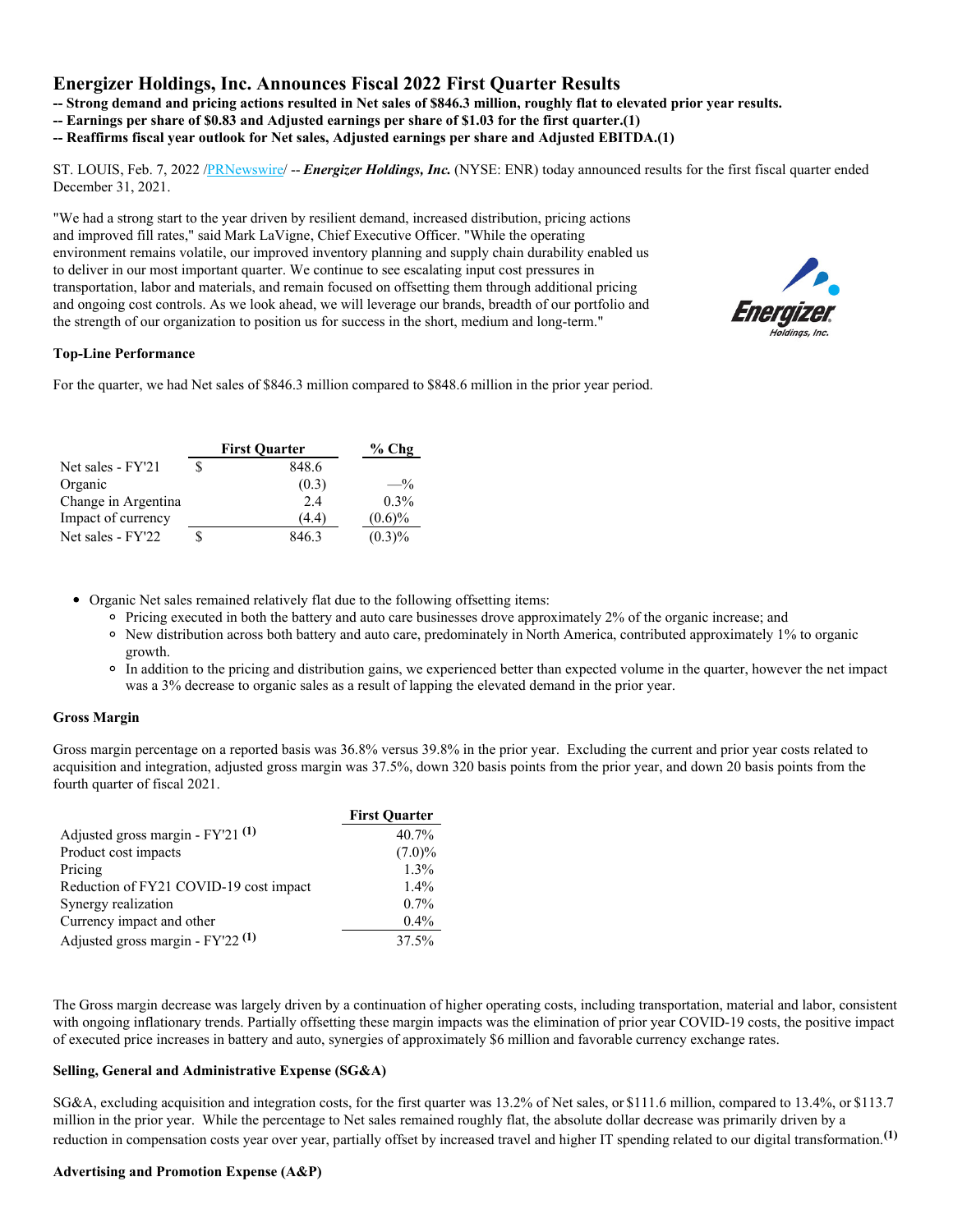A&P was 6.1% of net sales for the first fiscal quarter, compared to 5.8% in the prior year or a \$2.1 million increase due to timing of planned current year spend.

| <b>Earnings Per Share and Adjusted EBITDA</b>                 |   | <b>First Ouarter</b> |     |       |  |  |
|---------------------------------------------------------------|---|----------------------|-----|-------|--|--|
| (In millions, except per share data)                          |   | 2022                 |     | 2021  |  |  |
| Net earnings                                                  | S | 60.0                 | £.  | 67.1  |  |  |
| Diluted net earnings per common share                         | S | 0.83                 | \$. | 0.91  |  |  |
| Adjusted net earnings <sup>(1)</sup>                          | S | 73.8                 | \$. | 86.2  |  |  |
| Adjusted diluted net earnings per common share <sup>(1)</sup> | S | 1.03                 | \$. | 1.17  |  |  |
| Adjusted EBITDA <sup>(1)</sup>                                |   | 161.8                | S   | 192.4 |  |  |

The changes in Adjusted EBITDA and Adjusted diluted net earnings per common share for the quarter reflect higher input costs which compressed the current period gross margin and slightly higher A&P partially offset by synergy realization and lower SG&A spending. Adjusted earnings per share was also impacted by the reduction of interest expense from the debt refinancing activity in fiscal 2021.

### **Continued Return of Capital**

- Dividend payments in the quarter of approximately \$20.5 million, or \$0.30 per common share, and \$4.0 million, or \$1.875 per share of mandatory convertible preferred stock. Subsequent to the quarter, the mandatory convertible preferred stock automatically converted to approximately 4,700,000 shares of common stock.
- The Company completed the previously announced \$75.0 million accelerated share repurchase (ASR) program in the first quarter of fiscal 2022. Through the program, the Company was able to repurchase approximately 1,958,000 shares at an average price of \$38.30 per share during the fourth quarter of fiscal 2021 and the first quarter of fiscal 2022.

# **Financial Outlook and Assumptions for Fiscal Year 2022 (1)**

We are maintaining our previously communicated full year outlook ranges for Net sales of roughly flat, Adjusted earnings per share of \$3.00 to \$3.30 and Adjusted EBITDA of \$560 million to \$590 million. The current operating environment remains very volatile and we will remain focused on offsetting headwinds through additional pricing and cost reduction opportunities as we continue throughout fiscal 2022.

### **Webcast Information**

In conjunction with this announcement, the Company will hold an investor conference call beginning at 10:00 a.m. Eastern Time today. The call will focus on first fiscal quarter earnings and recent trends in the business. All interested parties may access a live webcast of this conference call at [www.energizerholdings.com](http://www.energizerholdings.com), under "Investors" and "Events and Presentations" tabs or by using the following link:

### [https://www.webcaster4.com/Webcast/Page/1192/43817](https://c212.net/c/link/?t=0&l=en&o=3434882-1&h=1467211768&u=https%3A%2F%2Fwww.webcaster4.com%2FWebcast%2FPage%2F1192%2F43817&a=https%3A%2F%2Fwww.webcaster4.com%2FWebcast%2FPage%2F1192%2F43817)

For those unable to participate during the live webcast, a replay will be available on [www.energizerholdings.com](http://www.energizerholdings.com), under "Investors," "Events and Presentations," and "Past Events" tabs.

1) See Press Release attachments and supplemental schedules for additional information, including the GAAP and Non-GAAP reconciliations.

This document contains both historical and forward-looking statements. Forward-looking statements are not based on historical facts but instead reflect our expectations, estimates or projections concerning future results or events, including, without limitation, the future sales, gross margins, costs, earnings, cash flows, tax rates and performance of the Company, as well as the Company's entrance into an accelerated share repurchase program. These statements generally can be identified by the use of forward-looking words or phrases such as "believe," "expect," "expectation," "anticipate," "may," "could," "intend," "belief," "estimate," "plan," "target," "predict," "likely," "should," "forecast," "outlook," or other similar words or phrases. These statements are not guarantees of performance and are inherently subject to known and unknown risks, uncertainties and assumptions that are difficult to predict and could cause our actual results to differ materially from those indicated by those statements. We cannot assure you that any of our expectations, estimates or projections will be achieved. The forward-looking statements included in this document are only made as of the date of this document and we disclaim any obligation to publicly update any forward-looking statement to reflect subsequent events or circumstances. Numerous factors could cause our actual results and events to differ materially from those expressed or implied by forward-looking statements, including, without limitation:

- Global economic and financial market conditions, including the conditions resulting from the ongoing COVID-19 pandemic, and actions taken by our customers, suppliers, other business partners and governments in markets in which we compete might materially and negatively impact us.
- Competition in our product categories might hinder our ability to execute our business strategy, achieve profitability, or maintain relationships with existing customers.
- Changes in the retail environment and consumer preferences could adversely affect our business, financial condition and results of operations.
- We must successfully manage the demand, supply, and operational challenges brought about by the COVID-19 pandemic and any other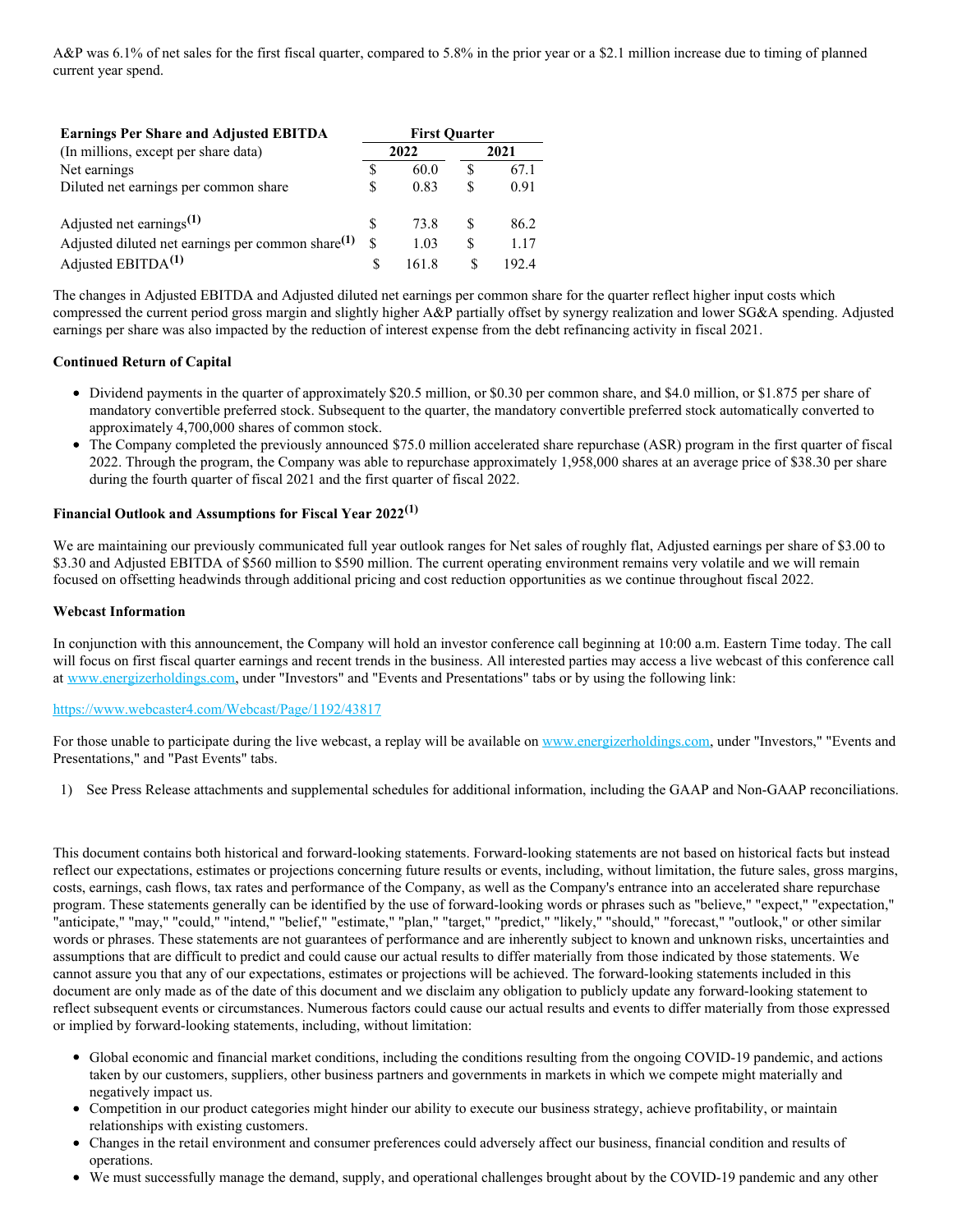disease outbreak, including epidemics, pandemics, or similar widespread public health concerns.

- $\bullet$ Loss or impairment of the reputation of our Company or our leading brands or failure of our marketing plans could have an adverse effect on our business.
- Loss of any of our principal customers could significantly decrease our sales and profitability.
- Our ability to meet our growth targets depends on successful product, marketing and operations innovation and successful responses to competitive innovation and changing consumer habits.
- We are subject to risks related to our international operations, including currency fluctuations, which could adversely affect our results of operations.
- $\bullet$ If we fail to protect our intellectual property rights, competitors may manufacture and market similar products, which could adversely affect our market share and results of operations.
- $\bullet$ Our reliance on certain significant suppliers subjects us to numerous risks, including possible interruptions in supply, which could adversely affect our business.
- Our business is vulnerable to the availability of raw materials, our ability to forecast customer demand and our ability to manage production capacity.
- Changes in production costs, including raw material prices, freight and labor, could erode our profit margins and negatively impact operating results, and reactions to our pricing actions.
- The manufacturing facilities, supply channels or other business operations of the Company and our suppliers may be subject to disruption from events beyond our control.
- We may be unable to generate anticipated cost savings (including from our restructuring programs), successfully implement our strategies,  $\bullet$ or efficiently manage our supply chain and manufacturing processes, and our profitability and cash flow could suffer as a result.
- Sales of certain of our products are seasonal and adverse weather conditions during our peak selling seasons for certain auto care products  $\bullet$ could have a material adverse effect.
- $\bullet$ A failure of a key information technology system could adversely impact our ability to conduct business.
- We rely significantly on information technology and any inadequacy, interruption, theft or loss of data, malicious attack, integration  $\bullet$ failure, failure to maintain the security, confidentiality or privacy of sensitive data residing on our systems or other security failure of that technology could harm our ability to effectively operate our business and damage the reputation of our brands.
- We have significant debt obligations that could adversely affect our business and our ability to meet our obligations.  $\bullet$
- We may experience losses or be subject to increased funding and expenses related to our pension plans.  $\bullet$
- $\bullet$ The estimates and assumptions on which our financial projections are based may prove to be inaccurate, which may cause our actual results to materially differ from our projections, which may adversely affect our future profitability, cash flows and stock price.
- If we pursue strategic acquisitions, divestitures or joint ventures, we might experience operating difficulties, dilution, and other  $\bullet$ consequences that may harm our business, financial condition, and operating results, and we may not be able to successfully consummate favorable transactions or successfully integrate acquired businesses.
- The 2019 auto care and battery acquisitions may have liabilities that are not known to us and the acquisition agreements may not provide us with sufficient indemnification with respect to such liabilities.
- Our business involves the potential for claims of product liability, labeling claims, commercial claims and other legal claims against us, which could affect our results of operations and financial condition and result in product recalls or withdrawals.
- Our business is subject to increasing regulation in the U.S. and abroad, the uncertainty and cost of future compliance and consequence of  $\bullet$ non-compliance with which may have a material adverse effect on our business.
- Increased focus by governmental and non-governmental organizations, customers, consumers and shareholders on sustainability issues,  $\bullet$ including those related to climate change, may have an adverse effect on our business, financial condition and results of operations and damage our reputation.
- $\bullet$ We are subject to environmental laws and regulations that may expose us to significant liabilities and have a material adverse effect on our results of operations and financial condition.
- We cannot guarantee that any share repurchase program will be fully consummated or that any share repurchase program will enhance long-term stockholder value, and share repurchases could increase the volatility of the price of our stock and diminish our cash reserves.

In addition, other risks and uncertainties not presently known to us or that we consider immaterial could affect the accuracy of any such forwardlooking statements. The list of factors above is illustrative, but by no means exhaustive. All forward-looking statements should be evaluated with the understanding of their inherent uncertainty. Additional risks and uncertainties include those detailed from time to time in our publicly filed documents, including those described under the heading "Risk Factors" in our Form 10-K filed with the Securities and Exchange Commission on November 16, 2021.

# **ENERGIZER HOLDINGS, INC. CONSOLIDATED STATEMENT OF EARNINGS (Condensed) (In millions, except per share data - Unaudited)**

|                             | 2021 | <b>For the Quarter Ended</b> | December 31, |       |
|-----------------------------|------|------------------------------|--------------|-------|
|                             |      |                              |              | 2020  |
| Net sales                   |      | 846.3                        |              | 848.6 |
| Cost of products sold $(1)$ |      | 534.7                        |              | 510.7 |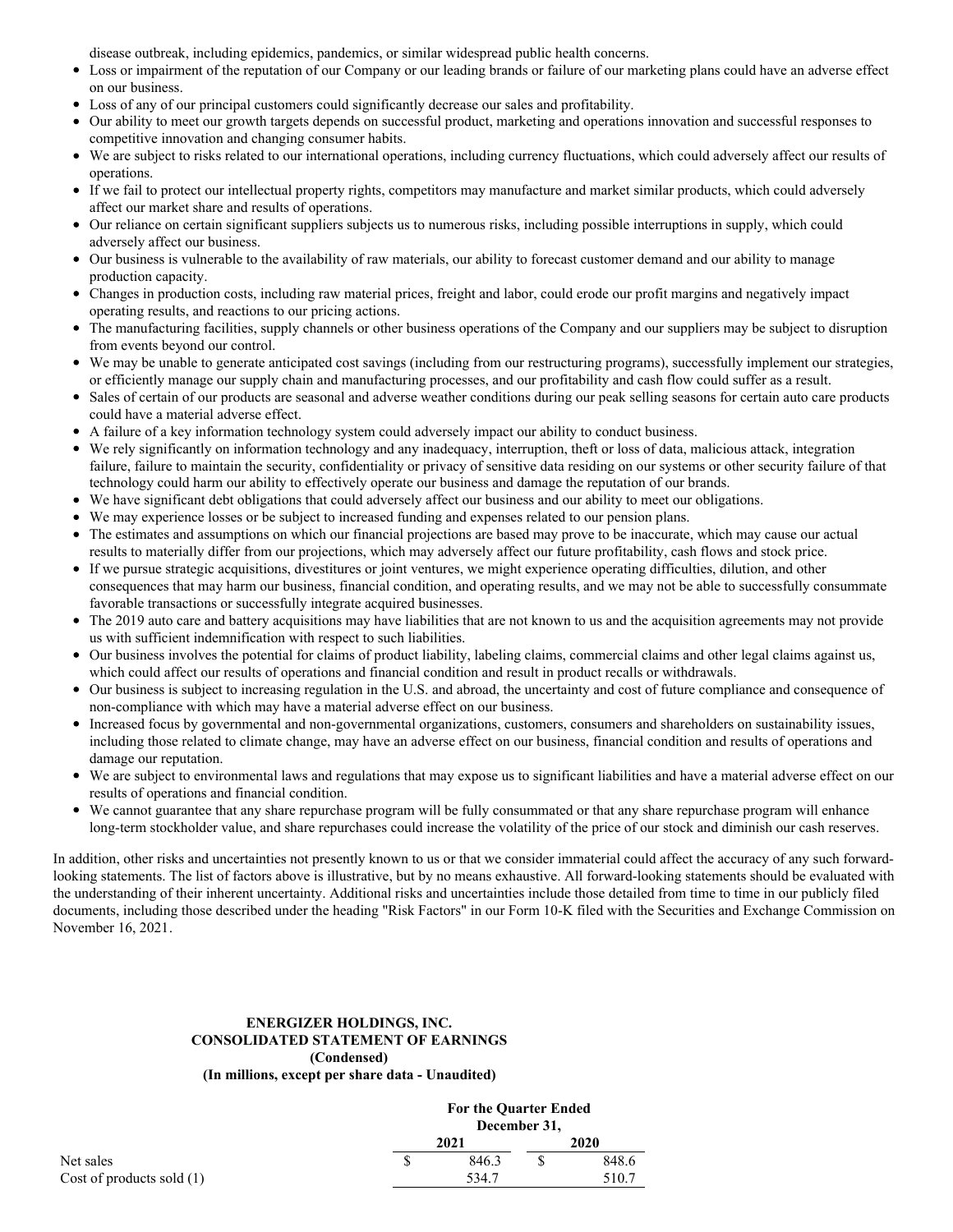| Gross profit                                          |               | 311.6 |               | 337.9 |
|-------------------------------------------------------|---------------|-------|---------------|-------|
| Selling, general and administrative expense (1)       |               | 122.1 |               | 124.1 |
| Advertising and sales promotion expense               |               | 51.7  |               | 49.6  |
| Research and development expense (1)                  |               | 8.9   |               | 7.6   |
| Amortization of intangible assets                     |               | 15.2  |               | 15.5  |
| Interest expense                                      |               | 37.0  |               | 47.3  |
| Loss on extinguishment of debt $(2)$                  |               |       |               | 5.7   |
| Other items, net $(1)$                                |               | 0.2   |               | 0.8   |
| Earnings before income taxes                          |               | 76.5  |               | 87.3  |
| Income tax provision                                  |               | 16.5  |               | 20.2  |
| Net earnings                                          |               | 60.0  |               | 67.1  |
| Mandatory preferred stock dividends                   |               | (4.0) |               | (4.0) |
| Net earnings attributable to common shareholders      | $\mathcal{S}$ | 56.0  | <sup>\$</sup> | 63.1  |
| Basic net earnings per common share                   | \$            | 0.84  | \$            | 0.92  |
| Diluted net earnings per common share (3)             | \$            | 0.83  | \$            | 0.91  |
| Weighted average shares of common stock - Basic       |               | 66.8  |               | 68.5  |
| Weighted average shares of common stock - Diluted (3) |               | 67.1  |               | 73.5  |

(1) See the attached Supplemental Schedules - Non-GAAP Reconciliations, which break out the Acquisition and integration related costs included within these lines.

(2) The Loss on the extinguishment of debt for the quarter ended December 31, 2020 related to the write off of deferred financing fees from the term loan refinancing in December 2020.

(3) For the quarter ended December 31, 2020, the diluted net earnings per common share is assuming the conversion of the mandatory convertible preferred stock to 4.7 million of common stock, and excluding the mandatory preferred stock dividends from net earnings. For the quarter ended December 31, 2021, the conversion is not dilutive and the mandatory preferred stock dividends are included in the dilution calculation.

# **ENERGIZER HOLDINGS, INC. CONSOLIDATED BALANCE SHEETS (Condensed) (In millions - Unaudited)**

|                                             |              | December 31, |               | September 30, |
|---------------------------------------------|--------------|--------------|---------------|---------------|
| <b>Assets</b>                               |              | 2021         |               | 2021          |
| Current assets                              |              |              |               |               |
| Cash and cash equivalents                   | \$           | 221.2        | \$            | 238.9         |
| Trade receivables                           |              | 370.3        |               | 292.9         |
| Inventories                                 |              | 755.9        |               | 728.3         |
| Other current assets                        |              | 202.9        |               | 179.4         |
| Total current assets                        | \$           | 1,550.3      | $\mathbb{S}$  | 1,439.5       |
| Property, plant and equipment, net          |              | 381.9        |               | 382.9         |
| Operating lease assets                      |              | 109.3        |               | 112.3         |
| Goodwill                                    |              | 1,053.3      |               | 1,053.8       |
| Other intangible assets, net                |              | 1,856.2      |               | 1,871.3       |
| Deferred tax asset                          |              | 23.5         |               | 21.7          |
| Other assets                                |              | 135.4        |               | 126.0         |
| Total assets                                | $\mathbb{S}$ | 5,109.9      | $\mathcal{S}$ | 5,007.5       |
| <b>Liabilities and Shareholders' Equity</b> |              |              |               |               |
| Current liabilities                         |              |              |               |               |
| Current maturities of long-term debt        | \$           | 12.0         | \$            | 12.0          |
| Current portion of capital leases           |              | 2.2          |               | 2.3           |
| Notes payable                               |              | 183.4        |               | 105.0         |
| Accounts payable                            |              | 420.0        |               | 454.8         |
| Current operating lease liabilities         |              | 15.3         |               | 15.5          |
| Other current liabilities                   |              | 382.6        |               | 356.8         |
| Total current liabilities                   | \$           | 1,015.5      | $\mathbb{S}$  | 946.4         |
| Long-term debt                              |              | 3,318.3      |               | 3,333.4       |
| Operating lease liabilities                 |              | 99.3         |               | 102.3         |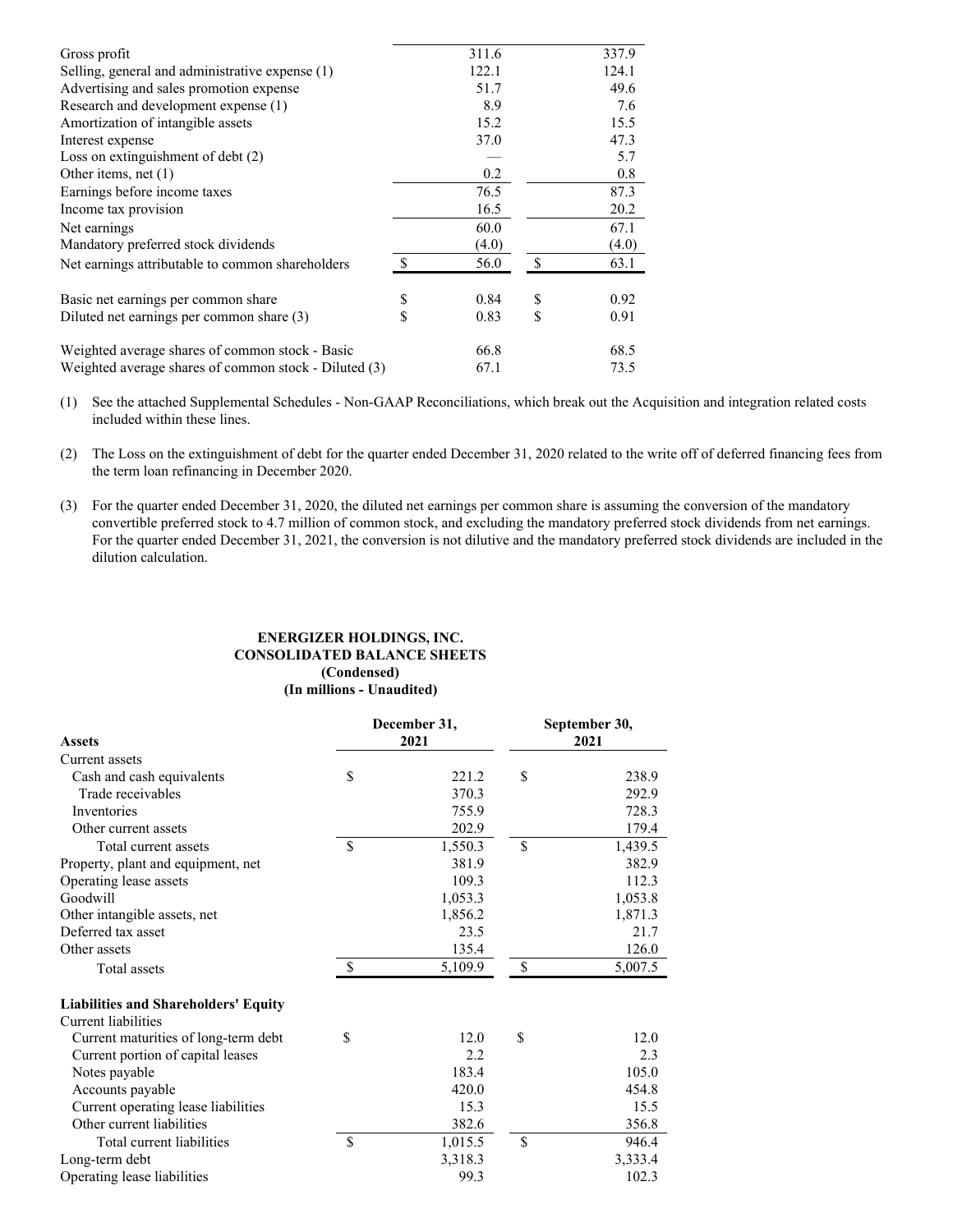| Deferred tax liability<br>Other liabilities |    | 93.8<br>173.6 |    | 91.3<br>178.4 |
|---------------------------------------------|----|---------------|----|---------------|
| Total liabilities                           | S  | 4,700.5       | S  | 4,651.8       |
| Shareholders' equity                        |    |               |    |               |
| Common stock                                |    | 0.7           |    | 0.7           |
| Mandatory convertible preferred stock       |    |               |    |               |
| Additional paid-in capital                  |    | 840.0         |    | 832.0         |
| Retained earnings                           |    | 30.9          |    | (5.0)         |
| Treasury stock                              |    | (250.5)       |    | (241.6)       |
| Accumulated other comprehensive loss        |    | (211.7)       |    | (230.4)       |
| Total shareholders' equity                  | Φ  | 409.4         | S  | 355.7         |
| Total liabilities and shareholders' equity  | \$ | 5,109.9       | \$ | 5,007.5       |

# **ENERGIZER HOLDINGS, INC. CONSOLIDATED STATEMENTS OF CASH FLOWS (Condensed) (In millions - Unaudited)**

|                                                                                   | <b>For the Three Months Ended</b> |         |              |            |
|-----------------------------------------------------------------------------------|-----------------------------------|---------|--------------|------------|
|                                                                                   |                                   | 2021    | December 31, | 2020       |
| Cash Flow from Operating Activities                                               |                                   |         |              |            |
| Net earnings                                                                      | \$                                | 60.0    | \$           | 67.1       |
| Non-cash integration and restructuring charges                                    |                                   | 3.0     |              | 1.9        |
| Depreciation and amortization                                                     |                                   | 29.4    |              | 29.8       |
| Deferred income taxes                                                             |                                   |         |              | 7.7        |
| Share-based compensation expense                                                  |                                   | 1.3     |              | 4.0        |
| Loss on extinguishment of debt                                                    |                                   |         |              | 5.7        |
| Non-cash items included in income, net                                            |                                   | 5.5     |              | 5.6        |
| Other, net                                                                        |                                   | (0.3)   |              | (0.7)      |
| Changes in current assets and liabilities used in operations                      |                                   | (153.5) |              | (44.8)     |
| Net cash (used by)/from operating activities                                      |                                   | (54.6)  |              | 76.3       |
|                                                                                   |                                   |         |              |            |
| Cash Flow from Investing Activities                                               |                                   |         |              |            |
| Capital expenditures                                                              |                                   | (24.4)  |              | (8.4)      |
| Acquisitions, net of cash acquired and working capital settlements                |                                   | 0.4     |              | (66.4)     |
| Net cash used by investing activities                                             |                                   | (24.0)  |              | (74.8)     |
| Cash Flow from Financing Activities                                               |                                   |         |              |            |
| Cash proceeds from issuance of debt with original maturities greater than 90 days |                                   |         |              | 550.0      |
| Payments on debt with maturities greater than 90 days                             |                                   | (3.6)   |              | (1, 383.3) |
| Net increase in debt with original maturities of 90 days or less                  |                                   | 94.2    |              | 1.2        |
| Premiums paid on extinguishment of debt                                           |                                   |         |              | (55.9)     |
| Debt issuance costs                                                               |                                   | (2.5)   |              | (12.5)     |
| Dividends paid on common stock                                                    |                                   | (20.5)  |              | (22.7)     |
| Dividends paid on mandatory convertible preferred stock                           |                                   | (4.0)   |              | (4.0)      |
| Common stock purchased                                                            |                                   |         |              | (21.3)     |
| Taxes paid for withheld share-based payments                                      |                                   | (2.2)   |              | (6.7)      |
| Net cash from/(used by) financing activities                                      |                                   | 61.4    |              | (955.2)    |
| Effect of exchange rate changes on cash                                           |                                   | (0.5)   |              | 9.5        |
| Net decrease in cash, cash equivalents, and restricted cash                       |                                   | (17.7)  |              | (944.2)    |
| Cash, cash equivalents, and restricted cash, beginning of period                  |                                   | 238.9   |              | 1,249.8    |
| Cash, cash equivalents, and restricted cash, end of period                        | $\mathbb{S}$                      | 221.2   | \$           | 305.6      |

**ENERGIZER HOLDINGS, INC. Reconciliation of GAAP and Non-GAAP Measures For the Quarter Ended December 31, 2021**

The Company reports its financial results in accordance with accounting principles generally accepted in the U.S. ("GAAP"). However,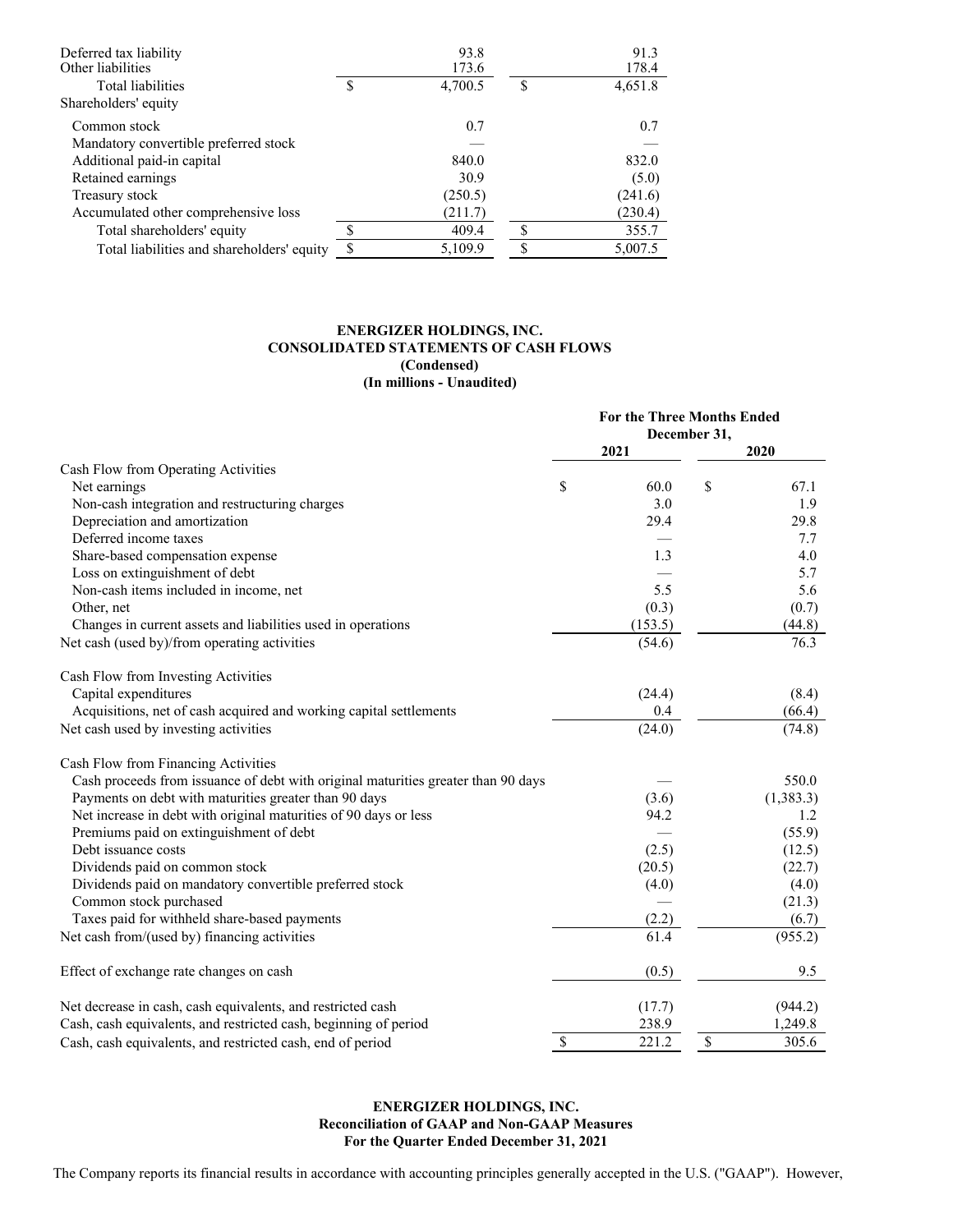management believes that certain non-GAAP financial measures provide users with additional meaningful comparisons to the corresponding historical or future period. These non-GAAP financial measures exclude items that are not reflective of the Company's on-going operating performance, such as acquisition and integration costs, an acquisition earn out and the loss on extinguishment of debt. In addition, these measures help investors to analyze year over year comparability when excluding currency fluctuations as well as other Company initiatives that are not on-going. We believe these non-GAAP financial measures are an enhancement to assist investors in understanding our business and in performing analysis consistent with financial models developed by research analysts. Investors should consider non-GAAP measures in addition to, not as a substitute for, or superior to, the comparable GAAP measures. In addition, these non-GAAP measures may not be the same as similar measures used by other companies due to possible differences in methods and in the items being adjusted.

We provide the following non-GAAP measures and calculations, as well as the corresponding reconciliation to the closest GAAP measure in the following supplemental schedules:

**Segment Profit.** This amount represents the operations of our two reportable segments including allocations for shared support functions. General corporate and other expenses, amortization expense, interest expense, loss on extinguishment of debt, other items, net, the charges related to acquisition and integration costs, including restructuring charges, and an acquisition earn out have all been excluded from segment profit.

**Adjusted Net Earnings and Adjusted Diluted Net Earnings Per Common Share (EPS).** These measures exclude the impact of the costs related to acquisition and integration, an acquisition earn out and the loss on extinguishment of debt.

**Non-GAAP Tax Rate**. This is the tax rate when excluding the pre-tax impact of acquisition and integration costs, an acquisition earn out and the loss on extinguishment of debt, as well as the related tax impact for these items, calculated utilizing the statutory rate for where the impact was incurred.

**Organic.** This is the non-GAAP financial measurement of the change in revenue or segment profit that excludes or otherwise adjusts for the change in Argentina operations and impact of currency from the changes in foreign currency exchange rates as defined below:

**Change in Argentina Operations.** The Company is presenting separately all changes in sales and segment profit from our Argentina affiliate due to the designation of the economy as highly inflationary as of July 1, 2018.

**Impact of currency**. The Company evaluates the operating performance of our Company on a currency neutral basis. The impact of currency is the difference between the value of current year foreign operations at the current period ending USD exchange rate, compared to the value of the current year foreign operations at the prior period ending USD exchange rate, as well as the impact of hedging on the currency fluctuation.

**Adjusted Comparisons.** Detail for adjusted gross profit, adjusted gross margin, adjusted SG&A, adjusted SG&A as percent of sales and adjusted Other items, net are also supplemental non-GAAP measure disclosures. These measures exclude the impact of costs related to acquisition and integration and an acquisition earn out.

**EBITDA and Adjusted EBITDA. EBITDA** is defined as net earnings before income tax provision, interest, loss on extinguishment of debt and depreciation and amortization. **Adjusted EBITDA** further excludes the impact of the costs related to acquisition and integration, acquisition earn out and share-based payments.

#### **Energizer Holdings, Inc. Supplemental Schedules - Segment Information and Supplemental Sales Data For the Quarter Ended December 31, 2021 (In millions - Unaudited)**

As of October 1, 2021, the Company has changed its reportable segments from two geographical segments, previously Americas and International, to two product groupings, Battery & Lights and Auto Care. This change came with the completion of the Spectrum Holdings, Inc. Battery and Auto Care Acquisition integrations in the first fiscal quarter of 2022. The Company changed its reporting structure to better reflect what the chief operating decision maker is reviewing to make organizational decisions and resource allocations. The Company has recast the information for the quarters ended December 31, 2020 to align with this presentation

Energizer's operating model includes a combination of standalone and shared business functions between the product segments, varying by country and region of the world. Shared functions include the sales and marketing functions, as well as human resources, IT and finance shared service costs. Energizer applies a fully allocated cost basis, in which shared business functions are allocated between segments. Such allocations are estimates, and do not represent the costs of such services if performed on a standalone basis. Segment sales and profitability, as well as the reconciliation to earnings before income taxes for the quarters ended December 31, 2021 and 2020, respectively, are presented below:

|                        | <b>Quarters Ended December 31,</b> |       |   |       |  |
|------------------------|------------------------------------|-------|---|-------|--|
|                        |                                    | 2021  |   | 2020  |  |
| <b>Net Sales</b>       |                                    |       |   |       |  |
| Batteries & Lights     | S                                  | 740.2 | S | 743.9 |  |
| Auto Care              |                                    | 106.1 |   | 104.7 |  |
| <b>Total net sales</b> | \$                                 | 846.3 | S | 848.6 |  |
| <b>Segment Profit</b>  |                                    |       |   |       |  |
| Batteries & Lights     |                                    | 168.4 |   | 180.5 |  |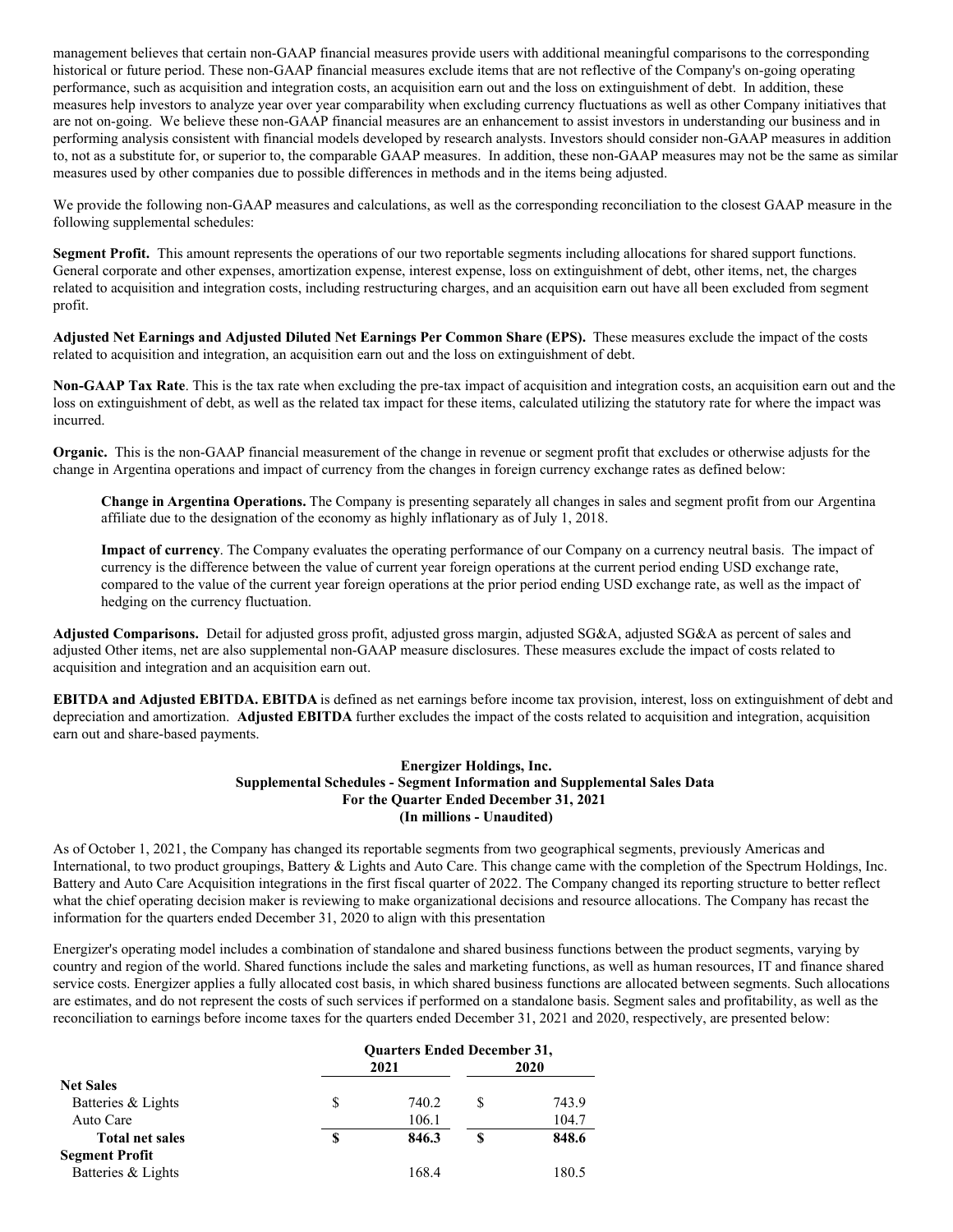| Auto Care                                | 70 O   |   |        |
|------------------------------------------|--------|---|--------|
| <b>Total segment profit</b>              | 168.2  | S | 198.8  |
| General corporate and other expenses (1) | (21.7) |   | (24.0) |
| Amortization of intangible assets        | (15.2) |   | (15.5) |
| Acquisition and integration costs (2)    | (16.5) |   | (18.3) |
| Acquisition earn out (3)                 | (1.1)  |   |        |
| Loss on extinguishment of debt           |        |   | (5.7)  |
| Interest expense                         | (37.0) |   | (47.3) |
| Other items, net - Adjusted (4)          | (0.2)  |   | (0.7)  |
| Total earnings before income taxes       | 76.5   |   | 87.3   |

(1) Recorded in SG&A on the Consolidated (Condensed) Statement of Earnings.

(2) See the Supplemental Schedules - Non-GAAP Reconciliations for the line items where these charges are recorded in the Consolidated (Condensed) Statement of Earnings.

(3) This represents the earn out achieved through December 31, 2021 under the incentive agreements entered into with the fiscal 2021 acquisition of a formulations company, and is recorded in SG&A on the Consolidated (Condensed) Statement of Earnings.

(4) See the Supplemental Non-GAAP reconciliation for the Other items, net reconciliation between the reported and adjusted balances.

Supplemental segment information is presented below for depreciation and amortization:

|                                                | <b>Quarters Ended December 31,</b> |       |  |      |  |  |
|------------------------------------------------|------------------------------------|-------|--|------|--|--|
| Depreciation and amortization                  |                                    | 2021  |  | 2020 |  |  |
| Batteries & Lights                             |                                    | 12.2. |  | 12.0 |  |  |
| Auto Care                                      |                                    | 2.0   |  | 2.3  |  |  |
| Total segment depreciation and amortization \$ |                                    | 14.2  |  | 14.3 |  |  |
| Amortization of intangible assets              |                                    | 15.2  |  | 15.5 |  |  |
| Total depreciation and amortization            |                                    | 29.4  |  | 29.8 |  |  |

### **Energizer Holdings, Inc. Supplemental Schedules - GAAP EPS to Adjusted EPS Reconciliation For the Quarters Ended December 31, 2021 (In millions, except per share data - Unaudited)**

The following tables provide a reconciliation of Net earnings and Diluted net earnings per common share to Adjusted net earnings and Adjusted diluted net earnings per share, which are non-GAAP measures.

|                                                            | For the Quarters Ended December 31, |       |                                                                       |       |
|------------------------------------------------------------|-------------------------------------|-------|-----------------------------------------------------------------------|-------|
|                                                            |                                     | 2021  |                                                                       | 2020  |
| Net earnings attributable to common shareholders           | \$                                  | 56.0  | \$                                                                    | 63.1  |
| Mandatory preferred stock dividends                        |                                     | (4.0) |                                                                       | (4.0) |
| Net earnings                                               |                                     | 60.0  |                                                                       | 67.1  |
| Pre-tax adjustments                                        |                                     |       |                                                                       |       |
| Acquisition and integration (1)                            |                                     | 16.5  |                                                                       | 18.3  |
| Acquisition earn out                                       |                                     | 1.1   |                                                                       |       |
| Loss on extinguishment of debt                             |                                     |       |                                                                       | 5.7   |
| Total adjustments, pre-tax                                 | $\mathcal{S}$                       | 17.6  | \$                                                                    | 24.0  |
| After tax adjustments                                      |                                     |       |                                                                       |       |
| Acquisition and integration                                |                                     | 13.0  |                                                                       | 14.4  |
| Acquisition earn out                                       |                                     | 0.8   |                                                                       |       |
| Loss on extinguishment of debt                             |                                     |       |                                                                       | 4.7   |
| Total adjustments, after tax                               | $\mathbb{S}% _{t}\left( t\right)$   | 13.8  | $\mathbb{S}$                                                          | 19.1  |
| Adjusted net earnings (2)                                  | \$                                  | 73.8  | \$                                                                    | 86.2  |
| Mandatory preferred stock dividends                        |                                     | (4.0) |                                                                       | (4.0) |
| Adjusted net earnings attributable to common shareholders  | $\mathbb{S}$                        | 69.8  | $\mathbb{S}% _{t}\left( t\right) \equiv\mathbb{S}_{t}\left( t\right)$ | 82.2  |
| Diluted net earnings per common share                      | \$                                  | 0.83  | \$                                                                    | 0.91  |
| <b>Adjustments</b>                                         |                                     |       |                                                                       |       |
| Acquisition and integration                                |                                     | 0.18  |                                                                       | 0.20  |
| Acquisition earn out                                       |                                     | 0.01  |                                                                       |       |
| Loss on extinguishment of debt                             |                                     |       |                                                                       | 0.06  |
| Impact for diluted share calculation (3)                   |                                     | 0.01  |                                                                       |       |
| Adjusted diluted net earnings per diluted common share (3) | <sup>\$</sup>                       | 1.03  | \$                                                                    | 1.17  |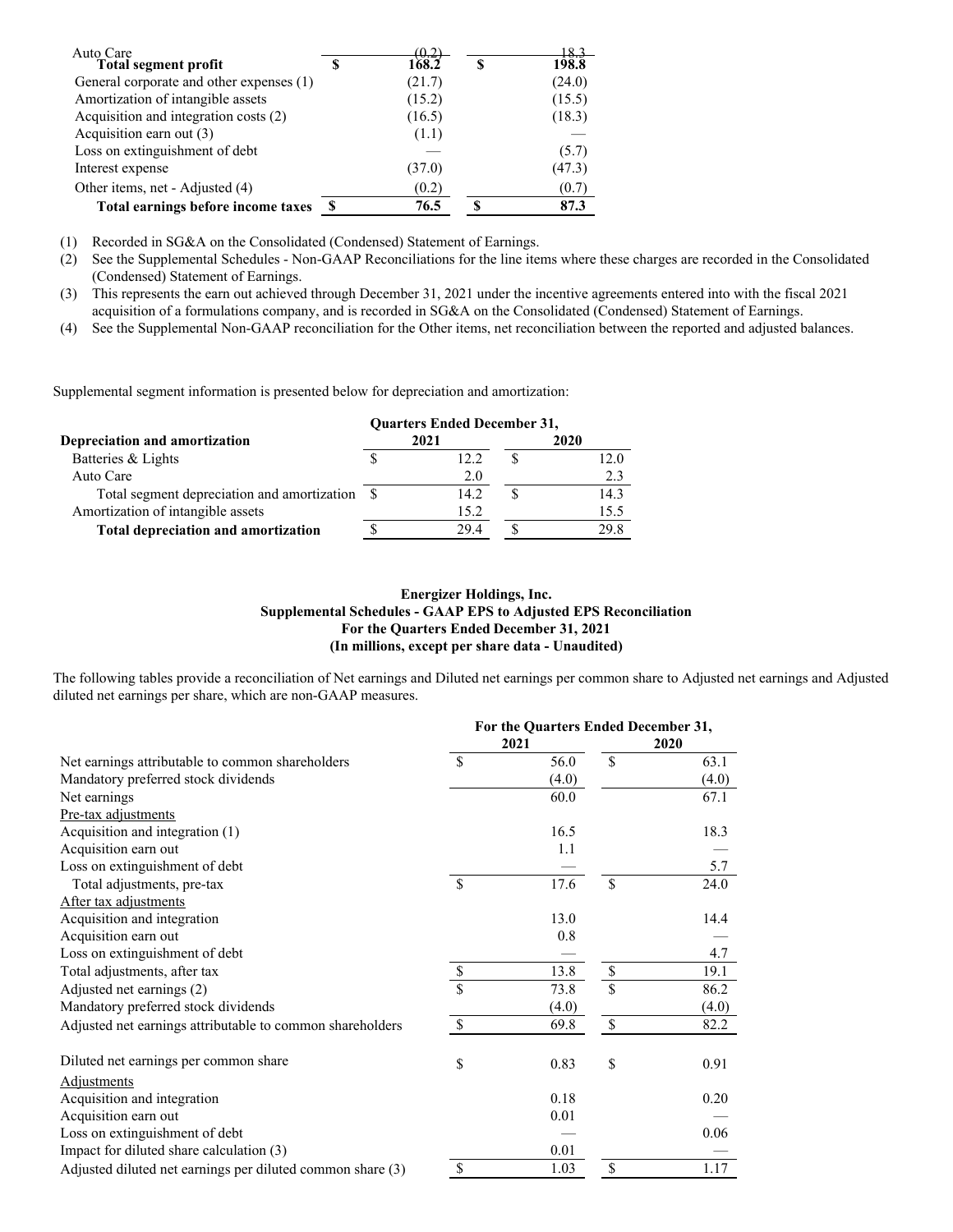| Weighted average shares of common stock - Diluted<br>Adjusted Weighted average shares of common stock - Diluted (3) | 97.8 | 73.5 |
|---------------------------------------------------------------------------------------------------------------------|------|------|
|---------------------------------------------------------------------------------------------------------------------|------|------|

- (1) See Supplemental Schedules Non-GAAP Reconciliations for the line items where these costs are recorded on the unaudited Consolidated (Condensed) Statement of Earnings.
- (2) The effective tax rate for the Adjusted Non-GAAP Earnings and Diluted EPS for the quarters ended December 31, 2021 and 2020 was 21.6% and 22.6%, respectively, as calculated utilizing the statutory rate for where the costs were incurred.
- (3) For the quarters ended December 31, 2021 and 2020 the Adjusted diluted net earnings per common share and Weighted average shares of common stock - Diluted is assuming the conversion of the preferred shares, as those results are more dilutive. The shares have been adjusted for the 4.7 million share conversion and the preferred dividend has been excluded from the Adjusted net earnings.

# **Energizer Holdings, Inc. Supplemental Schedules - Segment Sales For the Quarter Ended December 31, 2021 (In millions - Unaudited)**

| <b>Net sales</b>              |     | O1'22 | % CHG     |
|-------------------------------|-----|-------|-----------|
| <b>Batteries &amp; Lights</b> |     |       |           |
| Net sales - prior year        | \$. | 743.9 |           |
| Organic                       |     | (1.7) | $(0.2)\%$ |
| Change in Argentina           |     | 2.4   | $0.3\%$   |
| Impact of currency            |     | (4.4) | $(0.6)\%$ |
| Net sales - current year      | S   | 740.2 | $(0.5)\%$ |
| <b>Auto Care</b>              |     |       |           |
| Net sales - prior year        | \$  | 104.7 |           |
| Organic                       |     | 1.4   | $1.3\%$   |
| Impact of currency            |     |       | $-$ %     |
| Net sales - current year \$   |     | 106.1 | $1.3\%$   |
| <b>Total Net Sales</b>        |     |       |           |
| Net sales - prior year        | \$  | 848.6 |           |
| Organic                       |     | (0.3) | $-$ %     |
| Change in Argentina           |     | 2.4   | $0.3\%$   |
| Impact of currency            |     | (4.4) | $(0.6)\%$ |
| Net sales - current year      | \$  | 846.3 | $(0.3)\%$ |

# **Energizer Holdings, Inc. Supplemental Schedules - Segment Profit For the Quarter Ended December 31, 2021 (In millions - Unaudited)**

| Segment profit                | O1'22 |        | $%$ Chg     |
|-------------------------------|-------|--------|-------------|
| <b>Batteries &amp; Lights</b> |       |        |             |
| Segment profit - prior year   | S     | 180.5  |             |
| Organic                       |       | (15.9) | $(8.8)\%$   |
| Change in Argentina           |       | 3.0    | 1.7%        |
| Impact of currency            |       | 0.8    | $0.4\%$     |
| Segment profit - current year | - \$  | 168.4  | $(6.7)\%$   |
| <b>Auto Care</b>              |       |        |             |
| Segment profit - prior year   | S     | 18.3   |             |
| Organic                       |       | (18.4) | $(100.5)\%$ |
| Impact of currency            |       | (0.1)  | $(0.6)\%$   |
| Segment profit - current year | S     | (0.2)  | $(101.1)\%$ |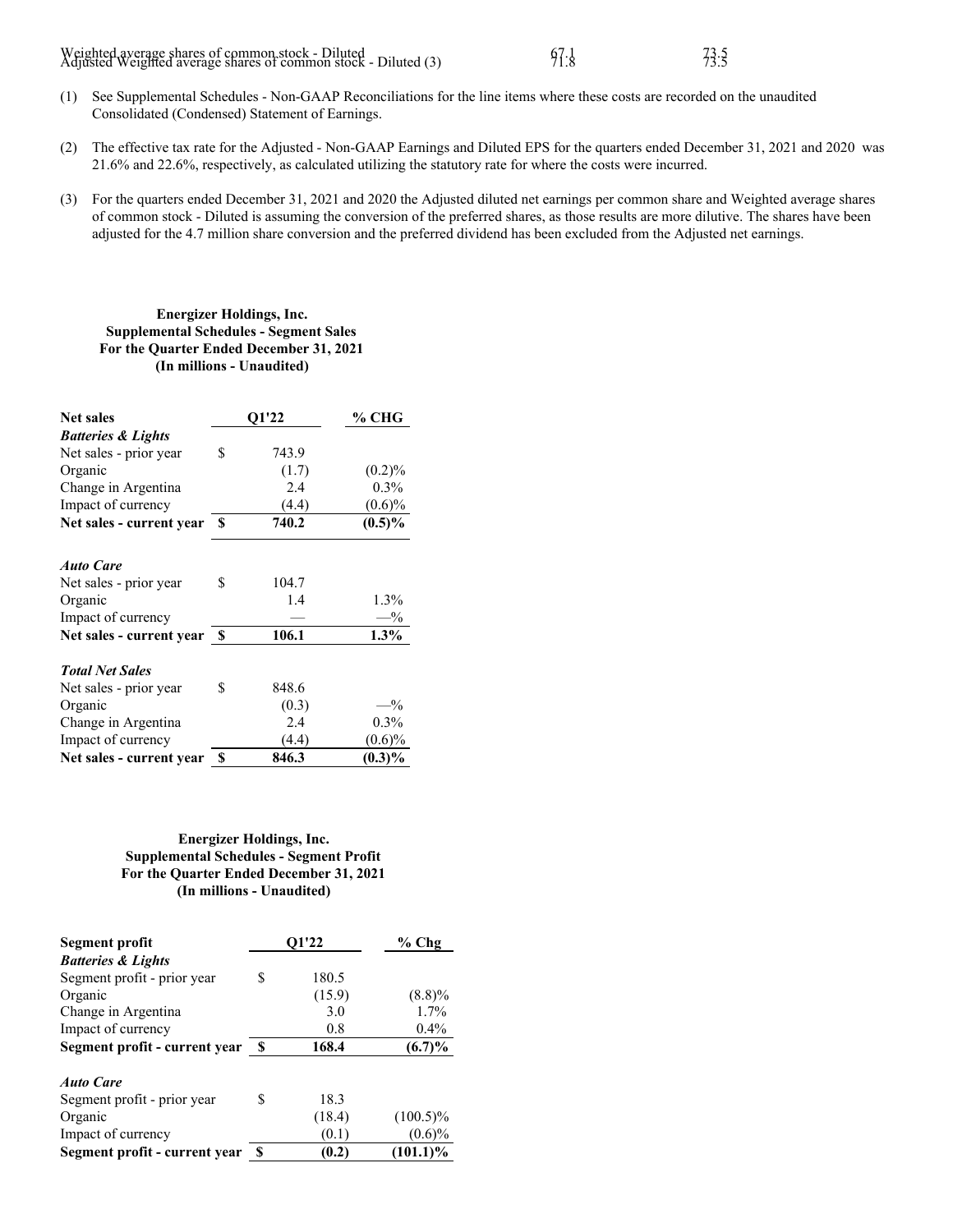| <b>Total Segment Profit</b><br>Segment profit - prior year |   | 198.8  |            |
|------------------------------------------------------------|---|--------|------------|
| Organic                                                    |   | (34.3) | $(17.3)\%$ |
| Change in Argentina                                        |   | 3.0    | $1.5\%$    |
| Impact of currency                                         |   | 0.7    | $0.4\%$    |
| Segment profit - current year                              | S | 168.2  | $(15.4)\%$ |

# **Energizer Holdings, Inc. Supplemental Schedules - Non-GAAP Reconciliations For the Quarter Ended December 31, 2021 (In millions - Unaudited)**

| <b>Gross profit</b>                       |                         | Q1'22 |          |               | Q1'21        |          |
|-------------------------------------------|-------------------------|-------|----------|---------------|--------------|----------|
| Net sales                                 | \$                      |       | 846.3    | \$            |              | 848.6    |
| Cost of products sold - adjusted          |                         |       | 528.7    |               |              | 503.0    |
| <b>Adjusted Gross profit</b>              | \$                      |       | 317.6    | $\mathbf S$   |              | 345.6    |
| <b>Adjusted Gross margin</b>              |                         |       | 37.5%    |               |              | 40.7%    |
| Acquisition and integration costs         |                         |       | 6.0      |               |              | 7.7      |
| Reported Cost of products sold            |                         |       | 534.7    |               |              | 510.7    |
| Gross profit                              | \$                      |       | 311.6    | $\mathbf S$   |              | 337.9    |
| Gross margin                              |                         |       | 36.8%    |               |              | 39.8%    |
| SG&A                                      |                         | O1'22 |          |               | O1'21        |          |
| Segment SG&A                              | \$                      |       | 89.9     | $\mathsf{\$}$ |              | 89.7     |
| Corporate SG&A                            |                         |       | 21.7     |               |              | 24.0     |
| SG&A Adjusted - subtotal                  | $\mathbf S$             |       | 111.6    | $\mathbf S$   |              | 113.7    |
| SG&A Adjusted % of Net sales              |                         |       | $13.2\%$ |               |              | 13.4%    |
| Acquisition and integration costs         |                         |       | 9.4      |               |              | 10.4     |
| Acquisition earn out                      |                         |       | 1.1      |               |              |          |
| <b>Reported SG&amp;A</b>                  | $\mathbf S$             |       | 122.1    | $\mathbf S$   |              | 124.1    |
| Reported SG&A % of Net sales              |                         |       | $14.4\%$ |               |              | $14.6\%$ |
| Other items, net                          |                         | Q1'22 |          |               | <b>Q1'21</b> |          |
| Interest income                           | \$                      |       | (0.2)    | \$            |              | (0.1)    |
| Foreign currency exchange loss            |                         |       | 1.3      |               |              | 1.3      |
| Pension benefit other than service costs  |                         |       | (1.1)    |               |              | (0.5)    |
| Other                                     |                         |       | 0.2      |               |              |          |
| Other items, net - Adjusted               | $\mathbf{s}$            |       | 0.2      | $\mathbf S$   |              | 0.7      |
| Other                                     |                         |       |          |               |              | 0.1      |
| Acquisition and integration cost          | \$                      |       |          | \$            |              | 0.1      |
| <b>Total Other items, net</b>             | $\overline{\mathbf{s}}$ |       | 0.2      | \$            |              | 0.8      |
| <b>Acquisition and integration</b>        |                         | Q1'22 |          |               | <b>Q1'21</b> |          |
| Cost of products sold                     | \$                      |       | 6.0      | \$            |              | 7.7      |
| SG&A                                      |                         |       | 9.4      |               |              | 10.4     |
| Research and development                  |                         |       | 1.1      |               |              | 0.1      |
| Other items, net                          |                         |       |          |               |              | 0.1      |
| Acquisition and integration related items | \$                      |       | 16.5     | \$            |              | 18.3     |

**Energizer Holdings, Inc. Supplemental Schedules - Non-GAAP Reconciliations cont. For the Quarter Ended December 31, 2021 (In millions - Unaudited)**

|        |       |       |       | <b>LTM</b>  |               |
|--------|-------|-------|-------|-------------|---------------|
| 01'22  | O4'21 | O3'21 | O2'21 | 12/31/21(1) | 01'21         |
| \$60.0 |       |       |       |             | 153.8 \$ 67.1 |